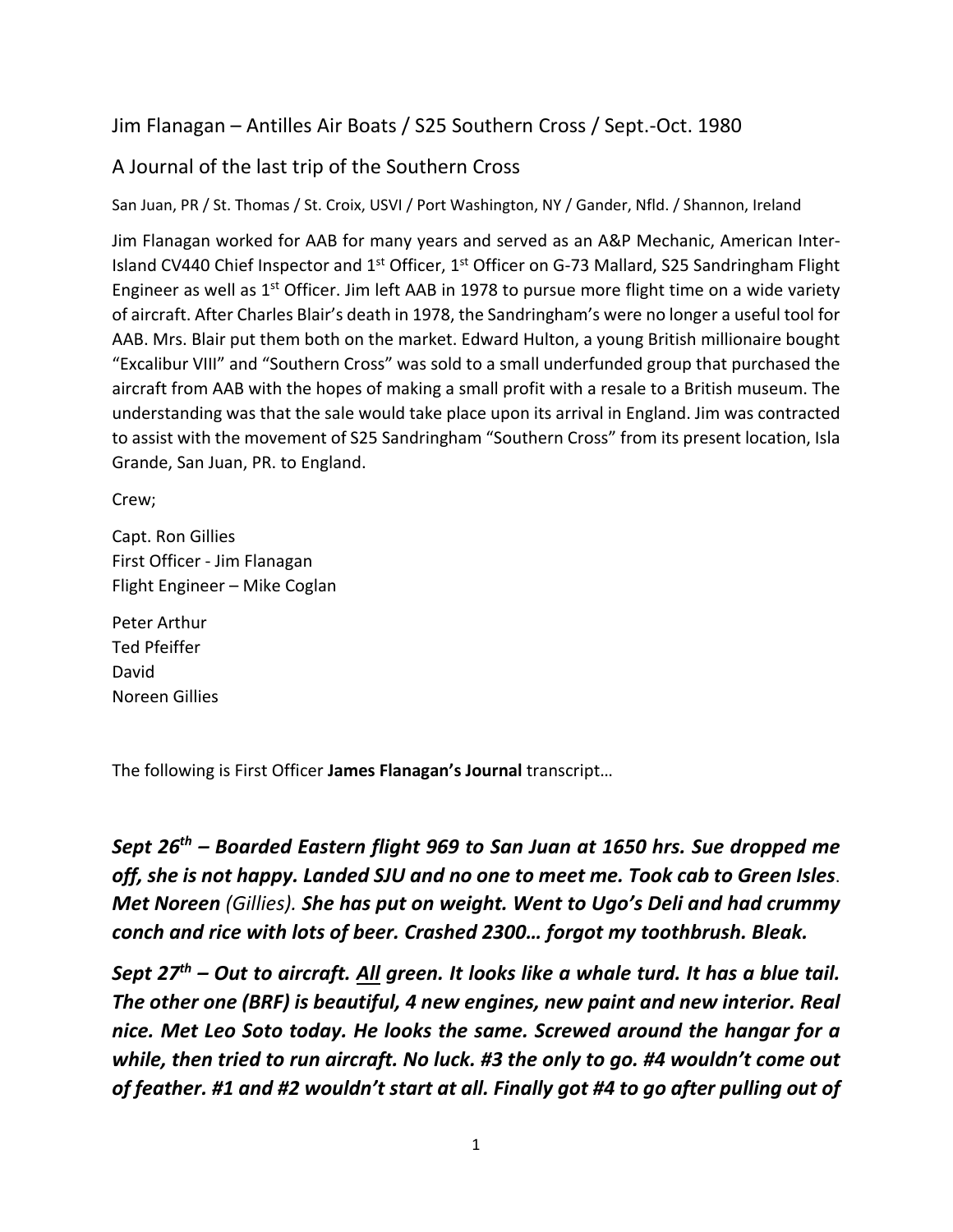*feather with paddle. #1 and #2 still no go. Had no ignition vibrator on either one. Got that fixed and it made no difference. Found 8 oiled plugs and started raining and gave up for the day and went to the place for beer. Back to Green Isles and had lamb chops with mint sauce and cake. Real good. Mrs. cooked. Crashed 2230.* 

*Sept 28th – Out to aircraft early. After half day of thrashing around found #1 and #2 ignition switch wires crossed. No wonder. I nearly took my A&P out and shredded it. Meanwhile, #4 overheats during runup. Use primer to cool it and get the greatest fire you have ever seen. Fire bell going off, everybody running around like cut chickens. Resisted the impulse to shoot the fire bottles and got the fire out okay. Towed the aircraft over to hangar. Buttoned up, got cab over to PR joint where we got beer, then walked to hotel. Have supper in Ron and Noreen's place. I forgot my toothbrush when I left Miami. My mouth tastes like the foreign legion camel train. My leg hurts like hell, this whole situation sucks. Crashed 2300.* 

*Sept. 29th – Worked like hell on aircraft today. Finally traced #1 engine problem to a bad ignition coil. Mike Coglan actually figured it out. He is pretty smart. Will write about the rest of the group later. Hot as blazes today. Back to our beer spot, had a few back at Green Isles, had stew for din‐din, real good. Mrs. Gilles cooks in her room. Watched how Star Wars was made and a MASH that I had already seen. Had some warm milk, 2 bufferin and crashed 2315* 



*Sept. 30th – Another day of busting guts on the airplane. Changed the mag on #2 and all seemed okay. Had Ted Pfeiffer helping me. He is really not so bad. I didn't care for him so much in St. Thomas. There is a Puerto Rican FAA tower guy from Isla Grande who comes over to watch us every day. He took some pictures of me*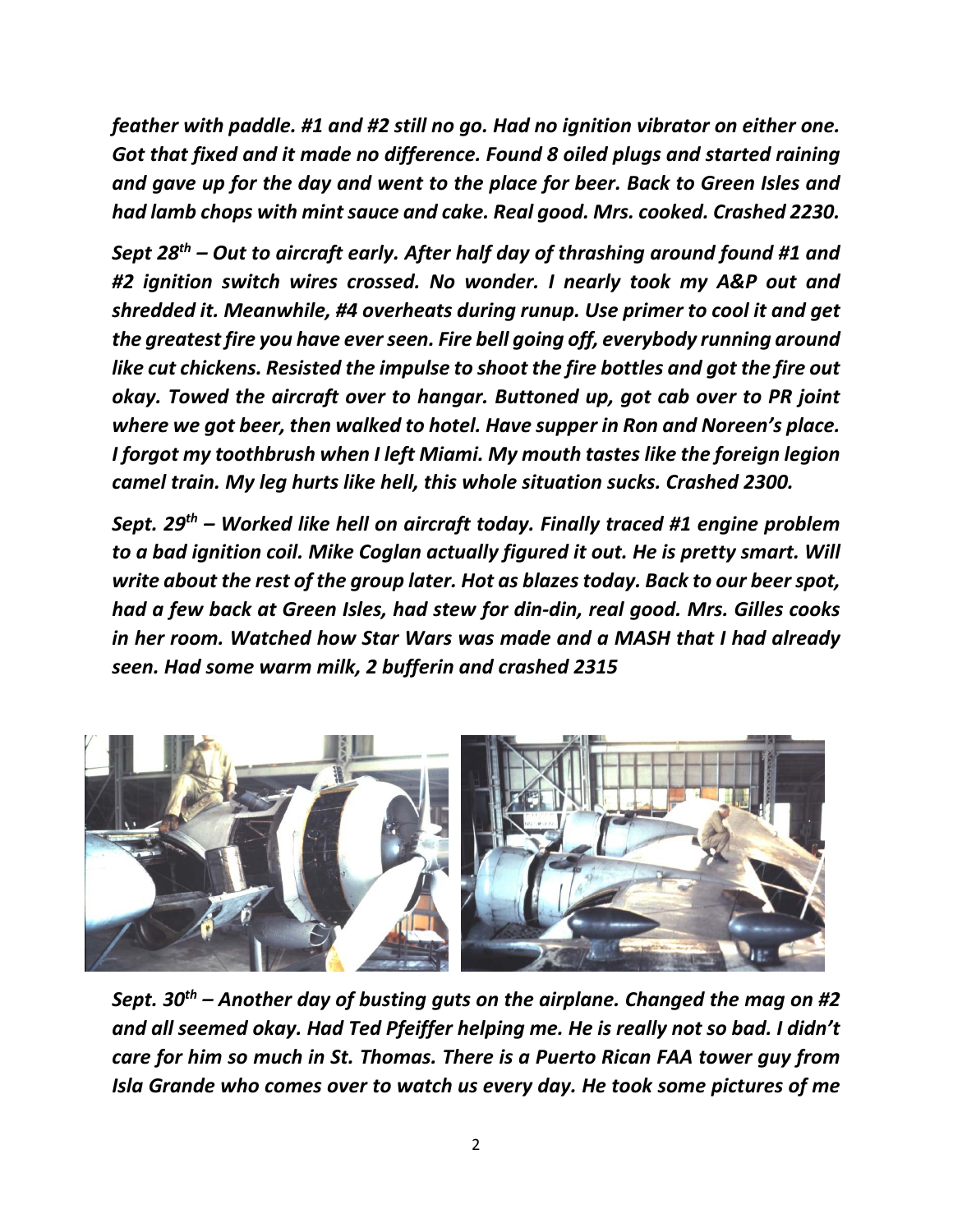*and the aircraft. Came home, ate at B'King, talked with house group by pool, crashed 2330.* 

*Oct. 1st – Another hard day at aircraft. Looks like the impeller shaft seal is shot. Everybody's spirits are lagging. The other aircraft is owned by some silly young fat millionaire. He approached me but I didn't pay him much attention. George Allcock and Leo Soto are working on it. Nice white imron paint with blue lateral stripes. Working with a nice old guy named Peter. He doesn't know anything about airplanes but he works like hell and makes tea all day long. Bowlegged, one tooth missing and ragged beard. Back to Green Isles, shishkabob in Gillies quarters, crashed almost exhausted.* 

*Oct. 2nd – Dropped intake pipes and out poured oil. Impeller dripping wet. Gillies calls Scottish Aviation in Prestwick, Scotland and they say run it and everything will be okay. Changed plugs. Everybody in better spirits, home, spaghetti with meat sauce. I was starving. Watching fights now on TV with house crowd. Holmes and Ali at 2200. Should be good. Crashed before the fight. Holmes won…too bad.* 

*Oct. 3rd – Same ole shit at the plane. No fuel as usual. Too tired to do anything. Adjusted #4 idle, found a fuel leak at the balance line and saw the rudder trim out of rig. Daniel (one of the benefactors of this group) brings a loaf of bread and some cheese. I told Gillies I had to go home, he said he would get me some money but I doubt if he will. This is a real mickey mouse outfit for sure. Dinner at Gillies apartment, watching Maude, crash 2330.* 

*Oct. 4th – Another miserable day on aircraft. Finally decided to change oil cooler. Tried to patch old one but it made it leak worse. The new one of course doesn't fit. Work till dark to get engine ready to accept new cooler when and if we get one. We work off a painter's scaffold covered in oil. I don't know why there hasn't been an accident yet. Back to Green Isles, had a nice barbeque, P'Chops, ribs and steak. Sue called as I had expected and she was furious. My fault I guess. I just never thought we would still be here. As it turns out I'll probably have to leave home again as soon as I get back. Missed my dinner because I was on the phone, rest of the evening downhill. Two guys here from D.C. They are comm experts. Doug Sanders came by with 2 Puerto Rican cuties. He is with the airtech crew working on the other airplane. The owner (Ed Hulton) wants me to work for him.*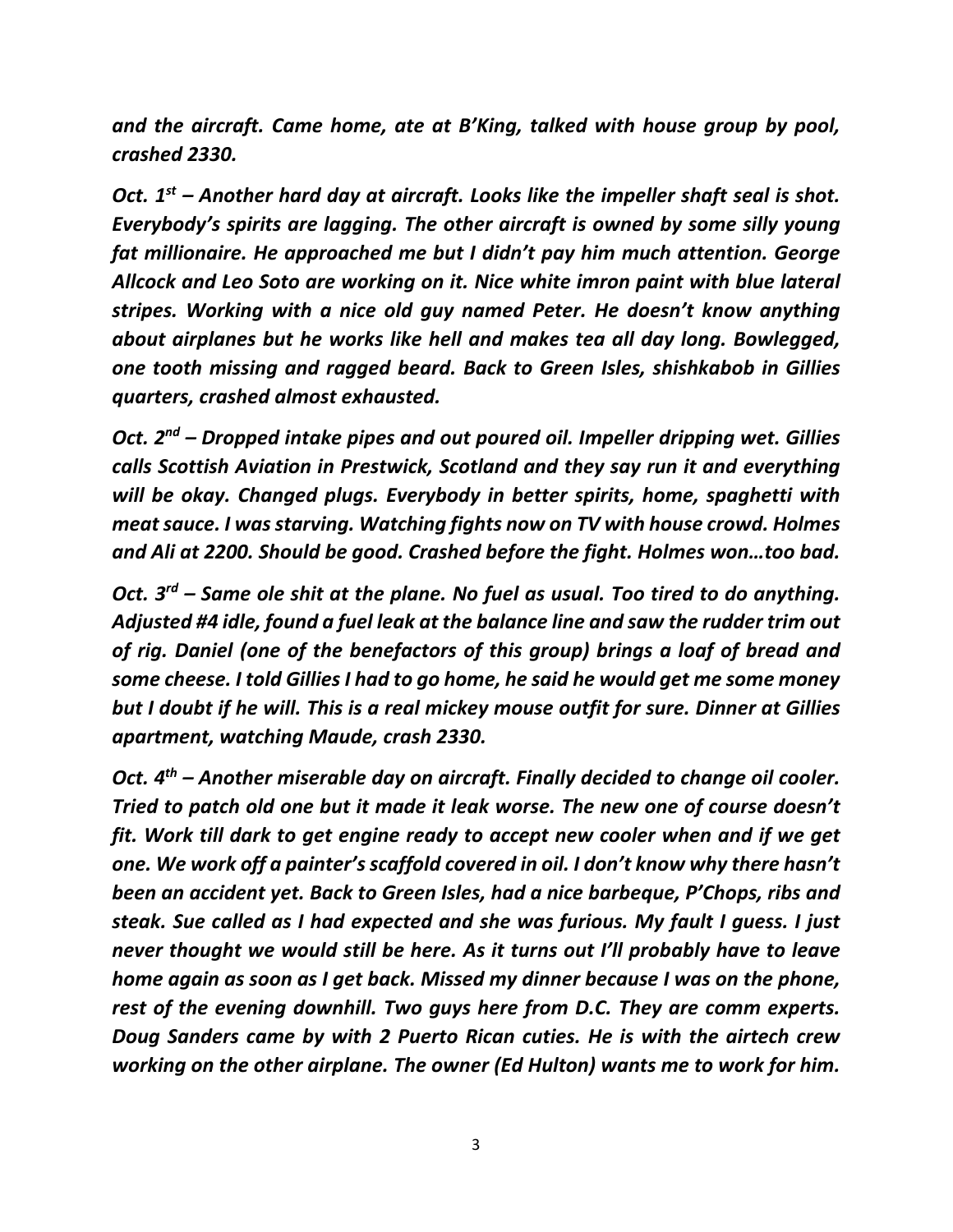*The money would be great but he is totally unknowing about aircraft and I have no idea who or what the pilots will be.* 



*Ed Hulton's aircraft in front of the hangar in San Juan, P.R. The blue tail on the whale… forefront* 

*Oct. 5th – Mrs. Gillies gave me \$250 this AM. Peter gave me \$200 last PM. Will send some to Sue…ASAP. Lunch at B'King, back to bed, up at 1700, watched the tube. Dinner at Duffy's. Not bad. Nice place. San Juan isn't so bad if you know your way around. Back to Green Isles, watched a movie about Marilyn Monroe. Bed, read, crashed 2200.* 

*Oct. 6th ‐ No change, patched oil cooler 3 times, still leaks. Bought another one for \$150 from a guy they suspect stole an engine from them. The other S25 got pushed out today for a run up. They brought in a dude from Miami. They had no success. Pushed back in hangar and eventually fired up #4 without any cowlings. What would they do if they had a fire. They couldn't use the bottles without accessory cowls. Back to Green Isles, sent out for pizza, over to Duffy's for a drink with Mike, crashed 2345. Called Sue tonight, she misses me, so do the kids, I miss them too.* 

*Oct. 7th ‐ Pumped fuel by hand. 600 gals. Pulled oil px relief valve #2. Regular day. Called Sue. She says she is mad. Dropped old Peter off at plane, back by Pinky's Folly and had a beer. Crashed 2300.*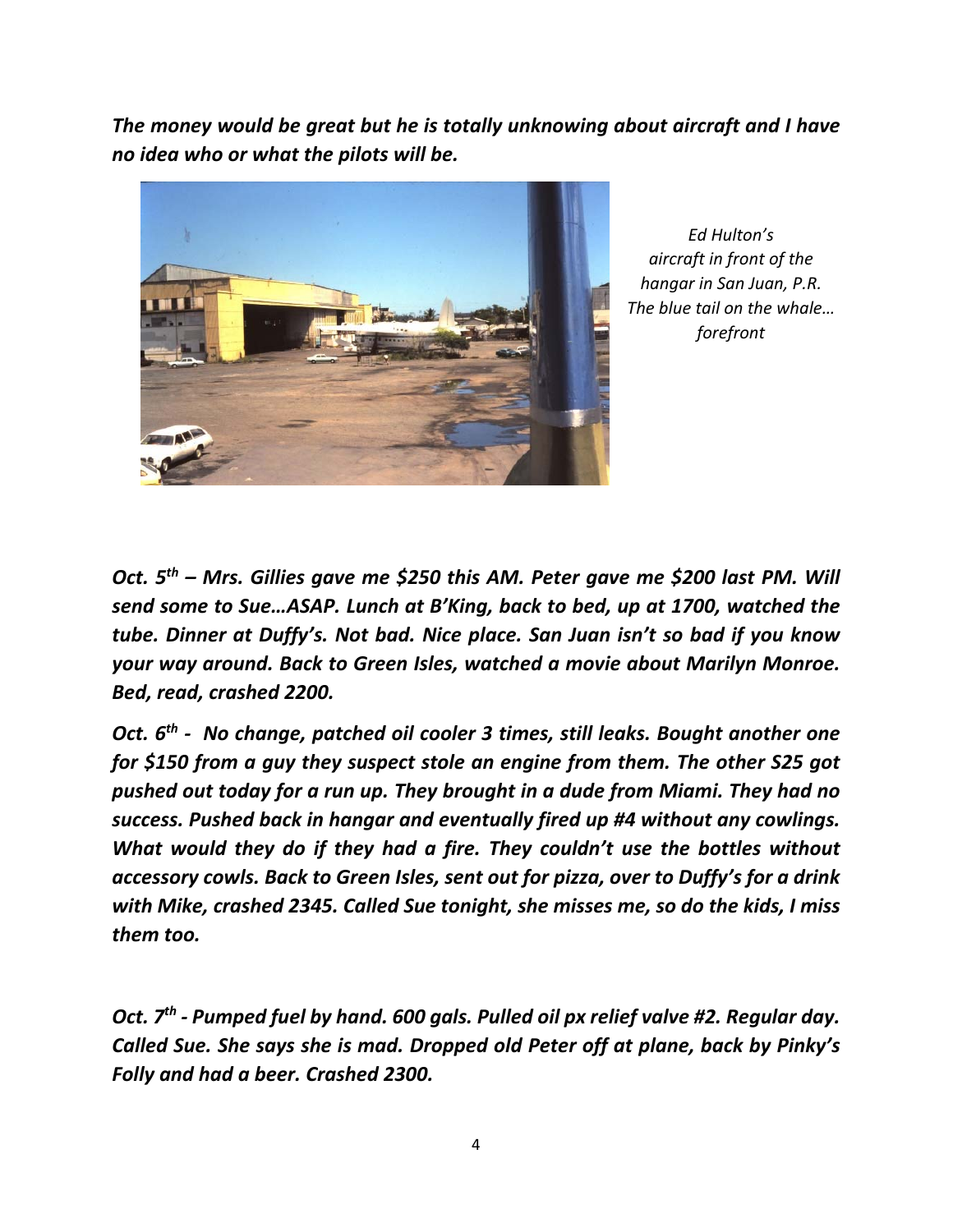*Oct. 8th – Couple hours hard work, presently poised at slipway ready to dump in water. Waiting for Gillies. The other aircraft is having engine problems. The special engine guy they sent down doesn't appear to be too sharp. Finally got into water. Went to St. Thomas. Landed Gregory Channel. Aircraft leaped out of the water and stalled. Found out later that the rear bilge was full. Spent night on board pumping. Had a fight with Mrs. Gilles. She is being a %&\*#. Made a run to Crazy Cove about 1 am in boat. Was nice to be in the harbor under the stars. Finally crashed on floor upstairs at 2 am.* 

Oct. 9<sup>th</sup> - Blasted for St. Croix. Gilles take-off, my landing. Had to go around *because too high first time. Nice touchdown. I know it couldn't be that hard. Finally, after all these years. Met everybody in STX. Lots of hugs and kisses. Julie, Ginny etc. Nice conversation with Charlie F., Bonny A., Victor P. Blue, etc. Shorty Small has religion now. Went to Tom's for supper and sleep. Got the house just below the pool where he first lived. Tom and Ann are good friends. Not many like them around. Delicious soup for din‐din, conversation and crashed 2330.* 



 *October 10th departing St. Croix* 



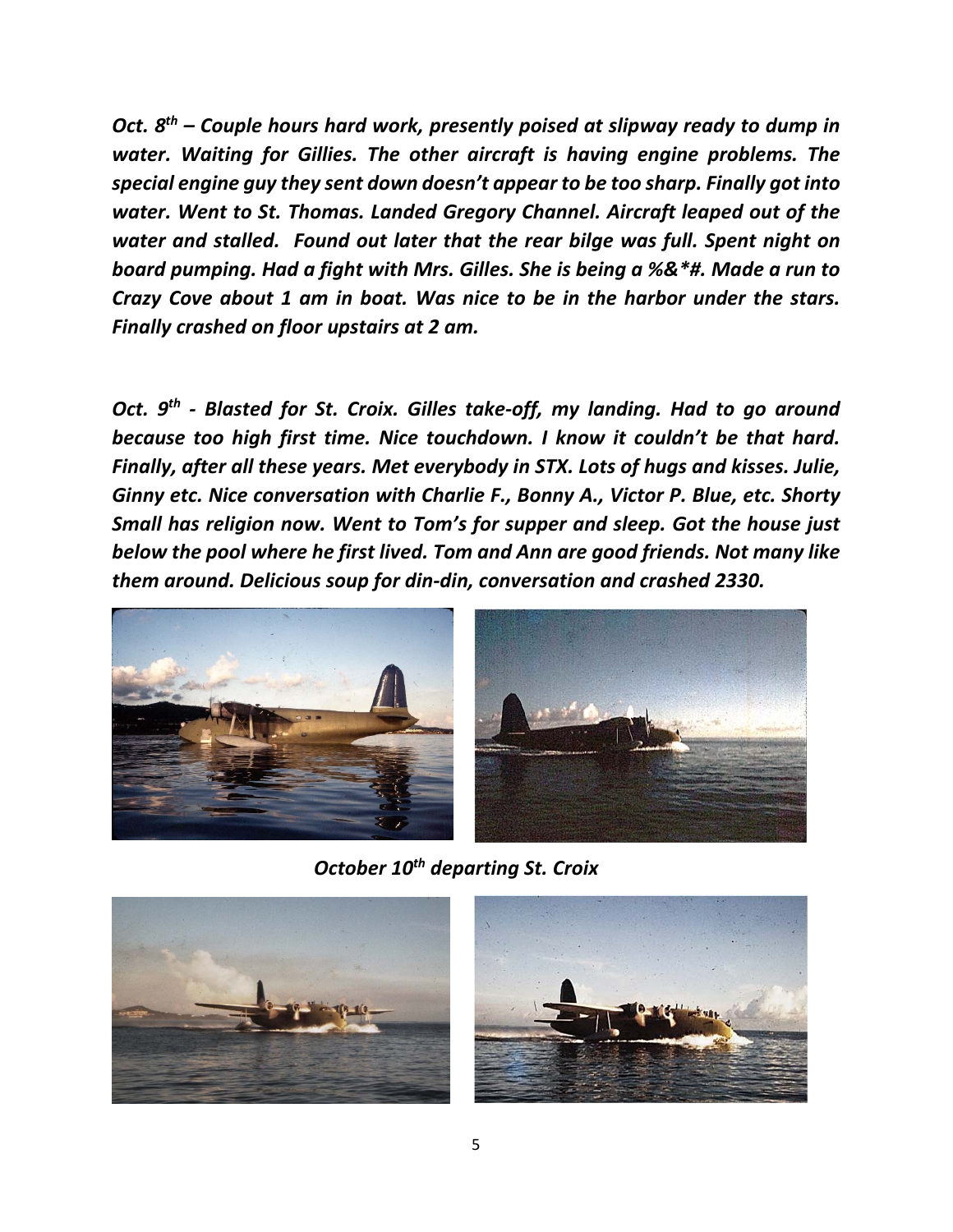*Oct. 10th ‐ I can't believe it. We left today 0717 local. #1 starter relay shot. I don't know what we are going to do later. If it quits while we are thrashing around Boston it will be hell trying to start. Every five minutes something else is breaking…the radio, the DME, the ADF's, the left boost pump, etc., etc. Sheeit. Presently 6 ½ hours out at 2,800 ft., nice day so far. Talked with Clipper 99 few minutes ago. They were annoyed to hear us at 2000 ft. All taking turns at stick. Mike is doing well at the panel (engineers). Ran one tank dry a couple of hours ago. No big deal. Another couple of hours and we spot the Outer Banks of NC. That was all fine and dandy, except we weren't supposed to be there. Followed the coast up to almost N.Y. and it gets dark. Ask for vectors to Long Island because we can't make Boston. Get handed off to 10 different controllers and finally end up somewhere around Long Island. We had a scary time going thru Pennsylvania control. We were damn near hit by a Saberliner climbing out. I pulled back Gilles stick and he passed right under us. Get tired of wandering around in circles and put down in Oyster Bay…a night landing in smooth water. After landing in Oyster Bay we had to tell everyone we were safe and sound. The only way to do that was to call overhead aircraft. They could not believe what they were hearing. We took a couple of ADF bearings and got a rough idea where we were. Spent the night on the water drinking rum (Cruzan) and freezing. A man named Mike Parker (English) came by in a boat and took Gillies and I to a yacht club. A real upper crust joint. Tried to call Neville but could only get some woman at his rest home. Mike then takes us to his home across the bay. Real nice‐looking area. Water and wind ice cold. Had tea and pea soup prepared by Mike Parker's wife. Nice homey lady. Back to aircraft and spent uncomfortable night.* 

Oct. 11<sup>th</sup> - Fired up early and started taxing for Manhasset Bay. Ted made tea *enroute. Taxied almost 1 ½ hours and got to Manhasset where we were a couple of years ago on our way to Ireland. The Coast Guard gave us a real ration of crap. They wouldn't let us off until they decided if we were spy, smugglers or what. Well eventually we got to shore. Seems we stopped right in front of Ventura Flying Service, a float plane base. We put some drums on a small barge, fill them with fuel and towed it out with a boat. Only put on enough to get to Boston. Meet a guy named Mike Cataggio who worked at Antilles Air Boats last year. Small world. Port Washington is a real pretty little town. The English guys really like it.*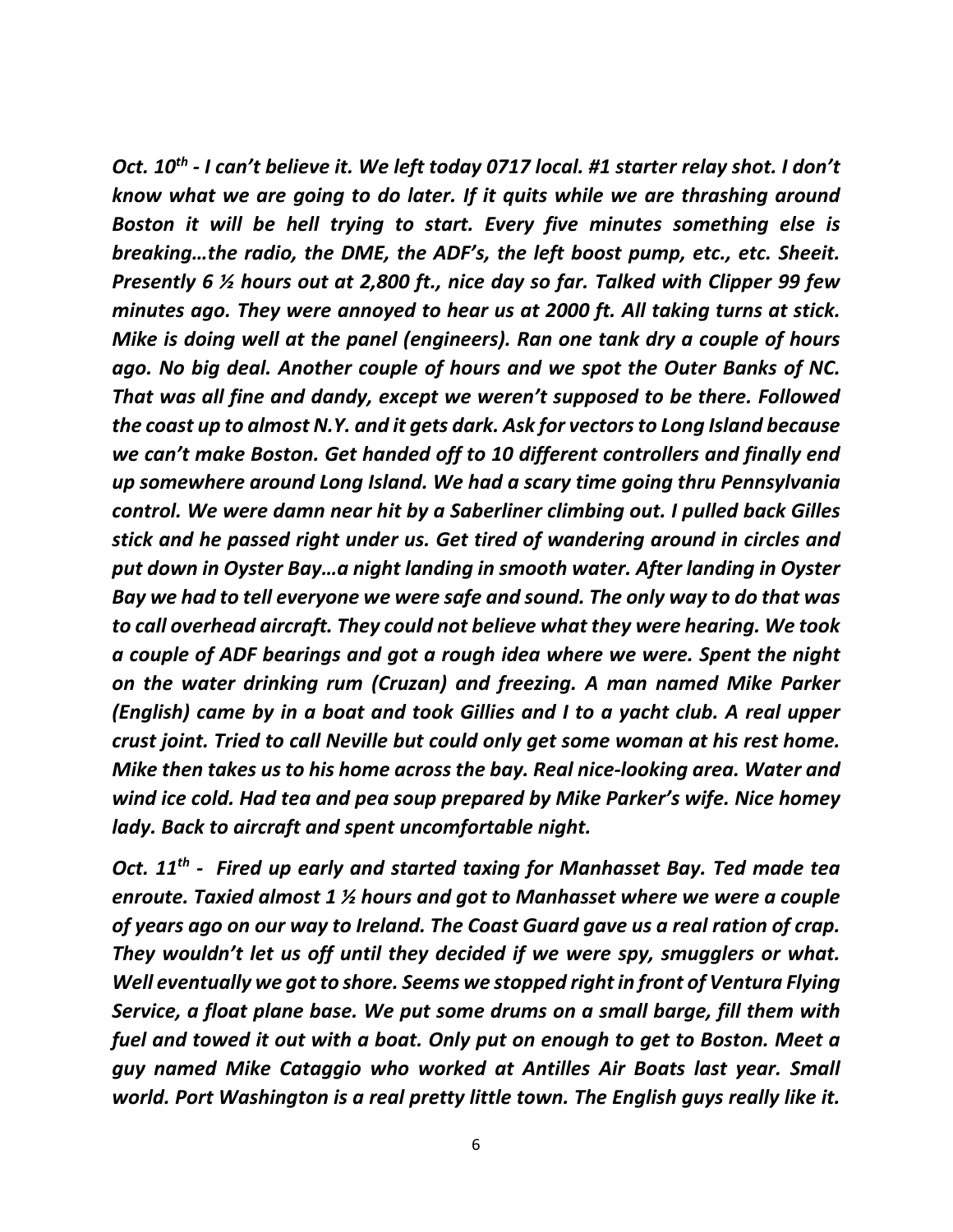*Got a room at North American Motor Inn. Went to Landmark Diner and had a pretty good dinner.* 



*Oct. 12th ‐ Gillies under much pressure from Mrs…decides to go direct to Gander. Spend the whole day fueling. What a job. Only four drums at a time and they have to be pumped by hand. It is cold, rainy and miserable. We get about 4 loads and call it a day. The APU craps and I let David tangle with it. He fools around with the brushes and puts it back together, no go. Get Ralph Fuller to come out from Brooklyn. Didn't know he lived here. Was real nice to see him. Seems he married again. Back to hotel, crashed.* 

*Oct. 13th ‐ Spend all next day fueling. What a hard job. People are sailing and*  windsurfing. What nuts. It's freezing cold. The harbor here is beautiful, boats *everywhere. The seaplane base here has about 8 Cessna's on floats and 2 Beavers. Run by a guy named John O'Neil. Real nice guy, smokes a cigar and looks like George Burns.* 

*Oct.14th – Out to aircraft and expect to blast but weather for Gander is shit. Also find out there isn't enough money to buy fuel for England. Well Sheeit, they had to know that all the time. Well now everyone is waiting on money to come from Colin in U.K. Mike, Ted, Peter and I go to a nice Greek greasy spoon and walk around Port Washington. I buy a pair of shoes in an Army‐Navy store, \$30 made in Poland. Still cold and miserable. Accomplished jack shit the rest of the day. Had sent out the APU for repair. Found a bad armature as well as brushes. Back to hotel, dinner, gut busting dinner and bed.*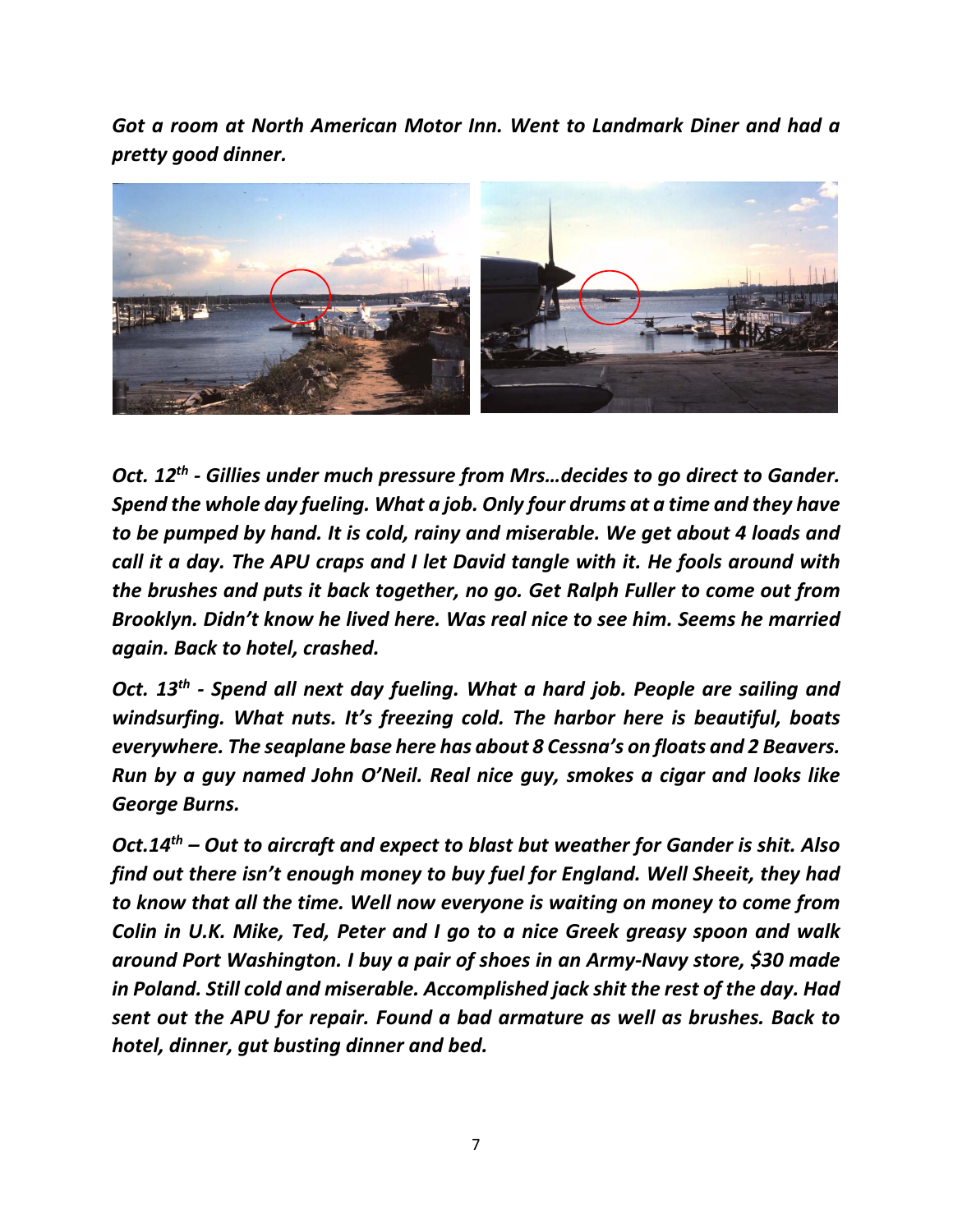*Oct. 15th ‐ Still sitting around. Gillies gets a brainstorm to take the aircraft to San Francisco to lease to some great agency that is also building a Solent. There are supposed to be a couple of movies too. He calls San Francisco and decides to think it over. In the meantime, everybody sits around with thumb up ass. There is a weird British aero engineer here who hangs around and acts obnoxious. A real intellectual but hard to get to like. Real thick British accent.* 

*Oct. 16th ‐ Spend today doing nil.* 

*Oct. 17th ‐ Try fixing a few items on aircraft. Take a drive around Long Island with Ted, Mrs. Gillies and others. Got lost, didn't see shit. Got a real bad cold. Terrific.* 

*Oct. 18th – Another wasted day, weather is nice. Went for lunch with Mike Coglan and Peter Arthur. Mike is a nice guy, 40 years old, pretty fair mechanic and part owner in aircraft. I'm checking him out as flight engineer. Peter is 58 years old, walks like he has sore feet, thick fly around hair, a beard, thick glasses and a tooth missing in front. He looks like a real wild man. What a character. Argues about everything there is. Drives you nuts. Had supper at retired American Airline Captain Ed Harrington's house. Pot Roast with all the trimmings. Harrington flew for 51 years. Every airplane you can think of including the 747. Arnold Pierce, the British intellectual, got drunk and made an ass of himself. Farted for a while and passed up dinner. Gillies got into a fight with Peter in London, tells David to go shit in his hat too. Back to hotel, crashed.* 

*Oct. 19th ‐ Up early, out to aircraft. Get goodbyes from everyone. Fire‐up #2, #3, #4. #1 no way. Thrashed around a while, nearly fell off wing going out to look at engine while taxing at 20 kts. Finally gave up and went back. Vibrator shot. Screwed around all day, finally took vibrator to a T.V. shop and got it soldered. No charge. Worked fine. Try again tomorrow. Slept on board…pumped bilges.* 

*Oct. 20th ‐ Gillies came at 0639 and we blasted. My take off. Nice job, lots of right aileron and just a little back stick. Up on step and a piece of cake after that. Climbed to 10,000 ft. heading 073. Mostly IFR to Gander. ADF's and VOR NFG. #1 begins to leak oil bad about 2 hrs. out of Gander. We talk it over and decide to shut it down at 6 gals. this comes about 50 miles out of Gander. Try to shut it down and comes almost to a stop and then overspeed's. Keep trying but can't shut down. Now we get ice all over windscreen, wings, engine cowls and down carburetors. Sheeit! Oil quantity now zero on #1. Try again to feather. Finally get*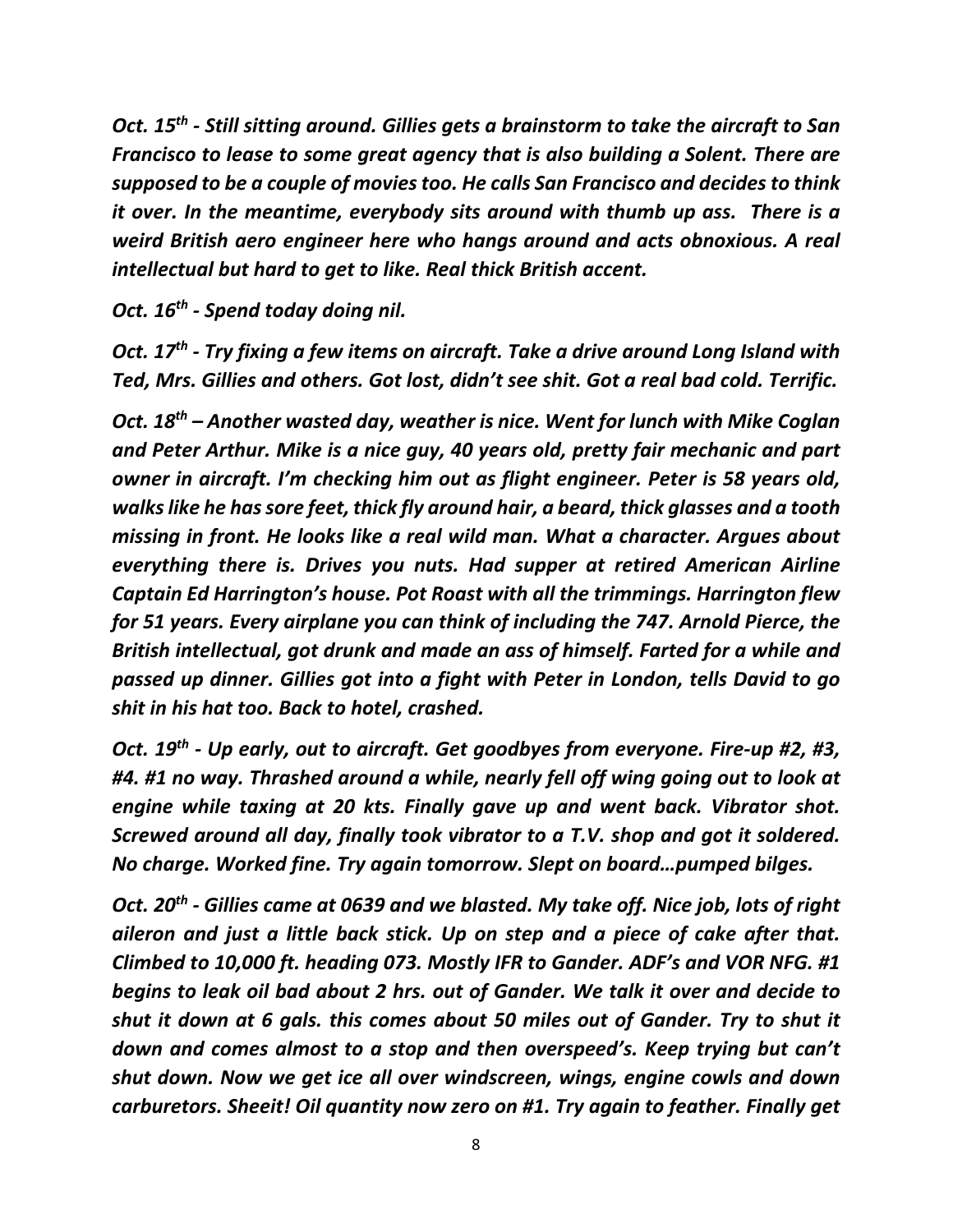*it to quit. Flying with windows open now. Getting radar vectors to Gander, finally. Tried 121.5 for what seemed like hours. Finally got another aircraft to relay that we had one shut down and were on instruments because we couldn't see out windscreen. They put helicopter rescue team on alert and gave us further vectors. Meanwhile we put on climb power to maintain altitude. Ted not realizing the situation asks if we want food, I say "No, we will be there soon and on 3 engines, so we won't have time". He thinks I'm joking and goes and makes chicken. Meanwhile, we are descending for the lake, during the last few minutes we are getting ice on our glasses and hair. Spot the lake and land downwind going North. Cheesecake landing, good job. Scraped ice off window and taxied 2 miles to dock with assistance of tower after I told them we were off the utility plant on shore. Ted brought tea for Gillies and me and we moored. Had a look and found #9 jug cracked. Eat my chicken and go to Gander Hotel, get drunk, almost get into scrap at bar, go to bed.* 



*Oct.* 21<sup>st</sup> - Spend day trying to scrounge tools and boat to attempt jug change. *Hung over, got a cold, feel like shit. Go to Shell Oil to get ride to aircraft. Meet two ferry pilots taking a Citation to Lagos. Had some drunk Nigerian on board. Work on #3 for a while. It should be okay. Fixed the carb heat on #1. It was hung up on full hot. Back to Hotel, supper, crash.*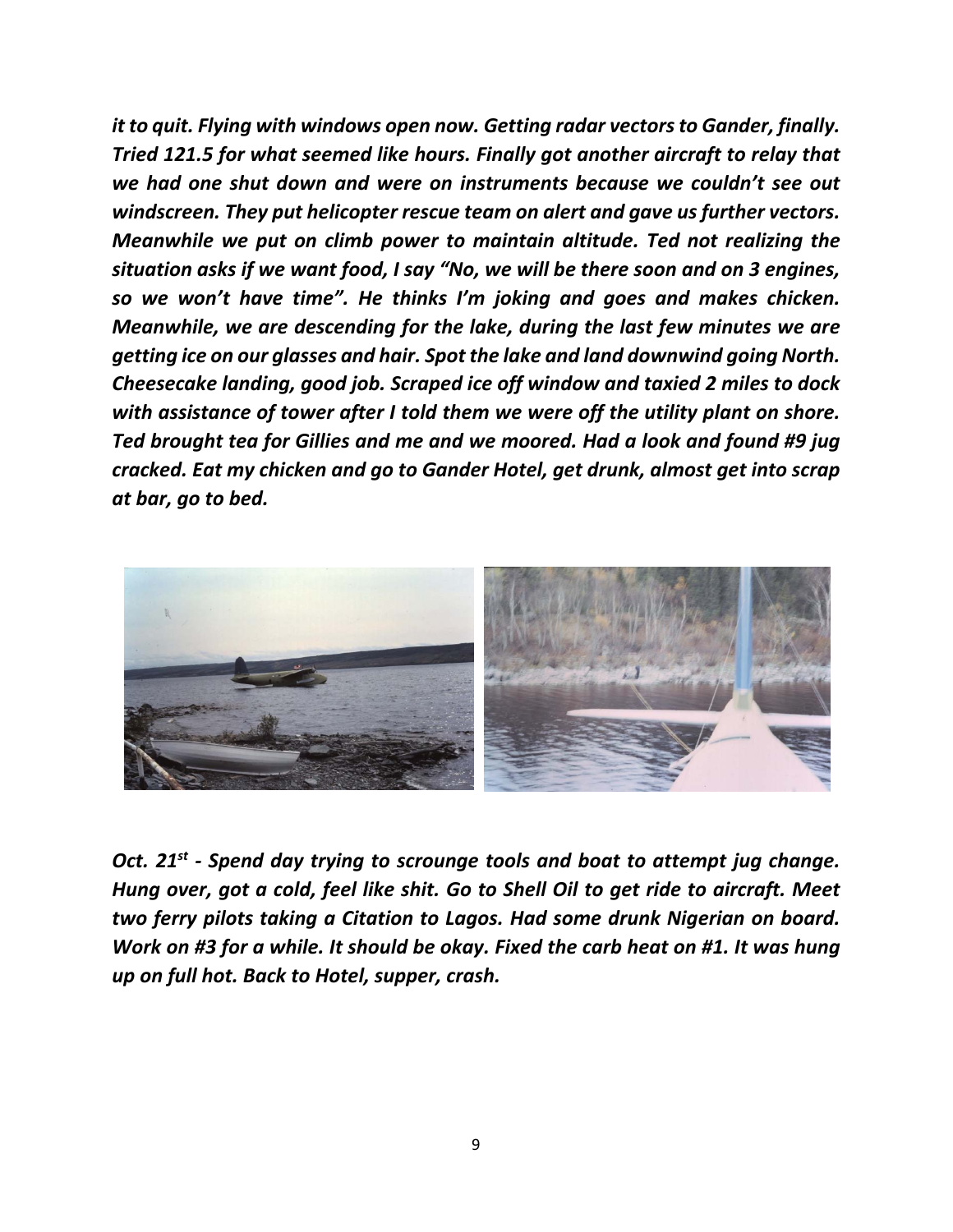*Oct. 22nd – What a day. Meet Mr. Jameson, Airport Manager at Gander. He is at*  lake at 0900. He has a raft made of 6 drums in a wood frame. That with some *planks and ropes are going to be our work platform* 



*Peter gets on the raft and Ted and I tow him in a rowboat. Looks like some castaway with his raggedy clothes and beard. Get lashed up between the port float and the main door. Roughly under #1. Ted rigs sling of rope hanging from leading edge platform. He puts 2 x 4's with planks across and presto we have a work shop. Try to change #9 jug and see immediately that it is nearly impossible. Raft rocking, wind, cold. Our fingers only last a few minutes. Actually, the sun was shining but still chilly. Well we got a brain storm and decided to rig an oil bypass from #11 to sump and from the intake rocker to the sump through a "Y" pipe. Had to take #9 rocker cover and reverse it. Worked good. Went to town to local trade school where they had an R‐1830 cutaway. I studied it a while and decided on the plan. Went to local shop (welding) and had a pipe made, picked up 2 hard wood dowels at hardware store. Met Keith Lacey (an Eastern Provincial Airlines ‐ EPA/DC‐9 Captain, friend who has helped in past) Nice young Newfoundlander named Chris is helping us. Everywhere someone seems willing. Back to aircraft and rig up our jury rig. Ted makes tea on the Coleman stove. A squall comes up and everyone wants to pack it in. No way. I cut my dowel rod and Peter and I use a lever to wedge the oil strainer spring in place. Peter cuts plugs for #9 exhaust push rod which should have no oil also for crossover pipe. What a shit rig. I am ashamed of it but I think it will work. Meanwhile, Shell on shore waiting to fuel. Hook tow line to a pleasure boat and pull. The wind then quits and we run into the boat mast. Get our fuel and oil, unfeather #1. Beautiful clean cold moonlit*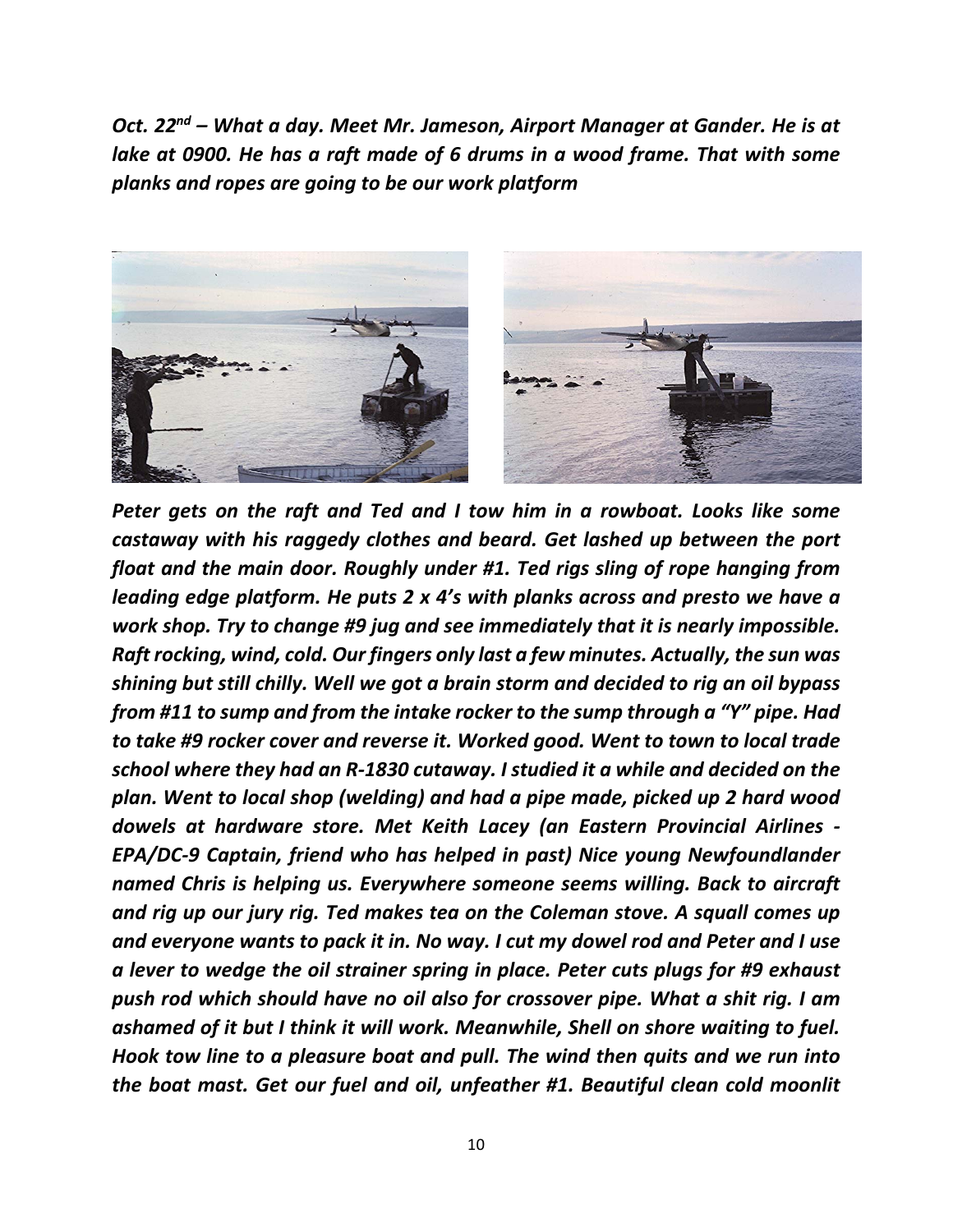*night. Back to hotel and chow, bed with no shower. I'm afraid to get my hair wet. The crew is afraid for me too, Peter was packing me with blankets while I was working.* 













 *Gander Lake in October…freezing*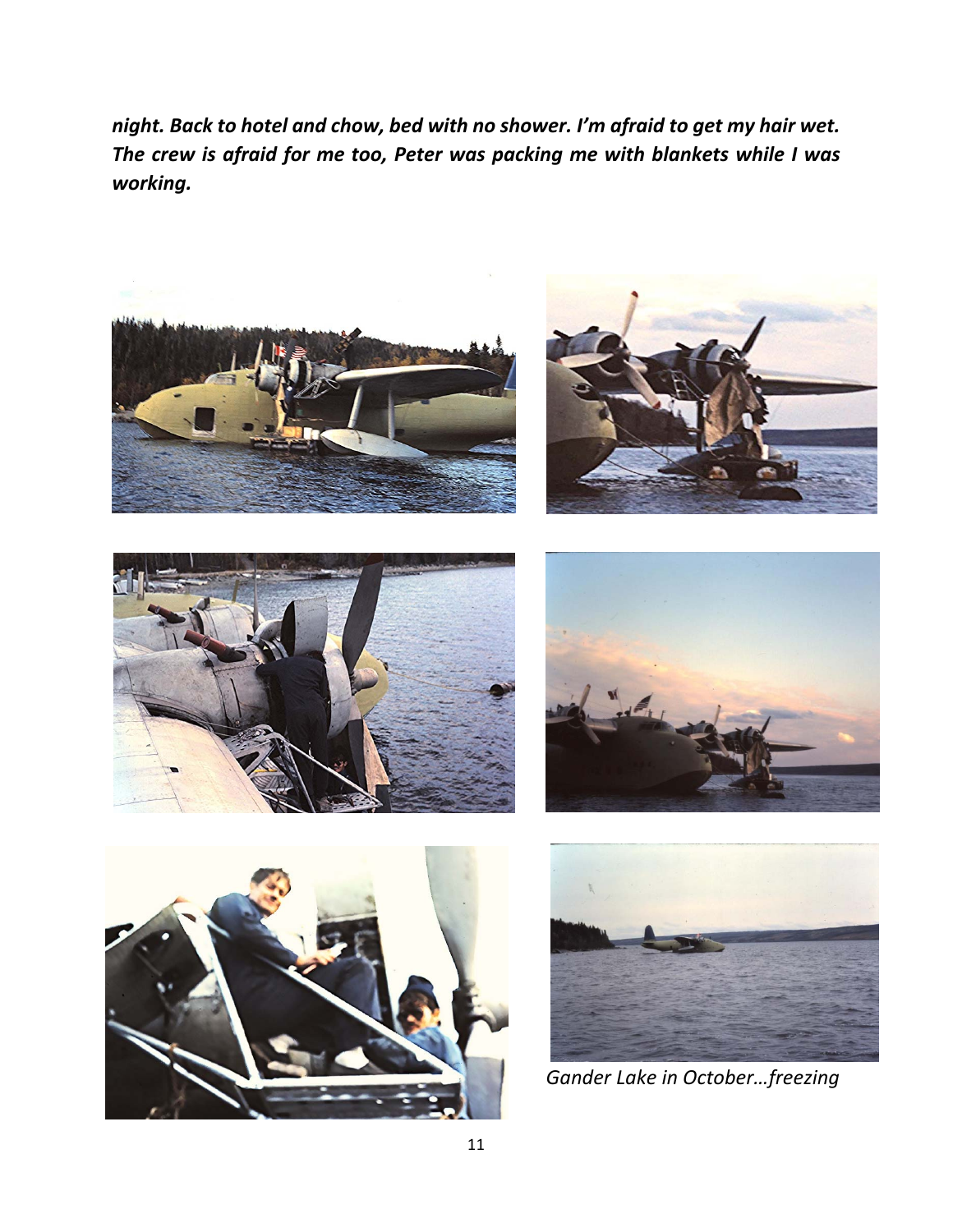*Oct. 23rd – Called Sue last night, she sounded ready to cry. Was worried the aircraft wouldn't work this AM but finally went to sleep. What the hell, if it works it works. I hope I don't end up dead today. I have a bad feeling. Arrived at aircraft at 0400. Got #1 and #4 started. #1 started pissing oil immediately. The engine oil pressure was 200 +. It spit the pushrod plug right out. Seems that the cam follower is in the perfect position to pass oil when it is extended. Damn. Shut it down and try to start #2 but it won't go. With only #4 for steerage we are just going in circles. Decided to wait till daylight before attempting mooring. Call Gander control on 126.9 and ask for assistance. Jack Jameson, the airport manager comes out in his boat but finally gives up after we nearly drift over him twice. Finally get moored, spend rest of the day trying to scrounge things to fix engine from local aircraft school, EPA, etc. No luck. Go to hotel, cod tongues for supper, not too wild about them. Sleep on mattress on floor, Ted got the box spring, Gillies got a full bed, Mike and Peter sleep on aircraft.* 

*Oct. 24th ‐ Go to Jenkins wielding shop and have him weld another pipe on the one he made yesterday. Buy a plastic tarp, some socks, ski hat and thermal t‐shirt. Mike seems determined to waste time. Just British way maybe. John Hunt didn't seem that way. Spend the day rigging engine, took 3 hrs. and for a 20‐minute work. The push rod tube would beat us for sure. Wind whipping the lake into spray at times. The raft heaved so high the boards across our hanging platform were knocked off and we were left with only 2 boards to lay on. Only our shoulder width kept us from falling. Ted is making tea on the Coleman stove and drying sock and shoes over the fire. Mike and Ted have now gone to hotel to get Gillies. It's dark now and cold as hell. I have rigged a switch in the vibrator circuit so we can tickle the buzzer on #2, #3 anytime we want. I don't particularly like going across the North Atlantic at night with such a sick aircraft and NO deicing equipment at this time of year but it really doesn't matter day or*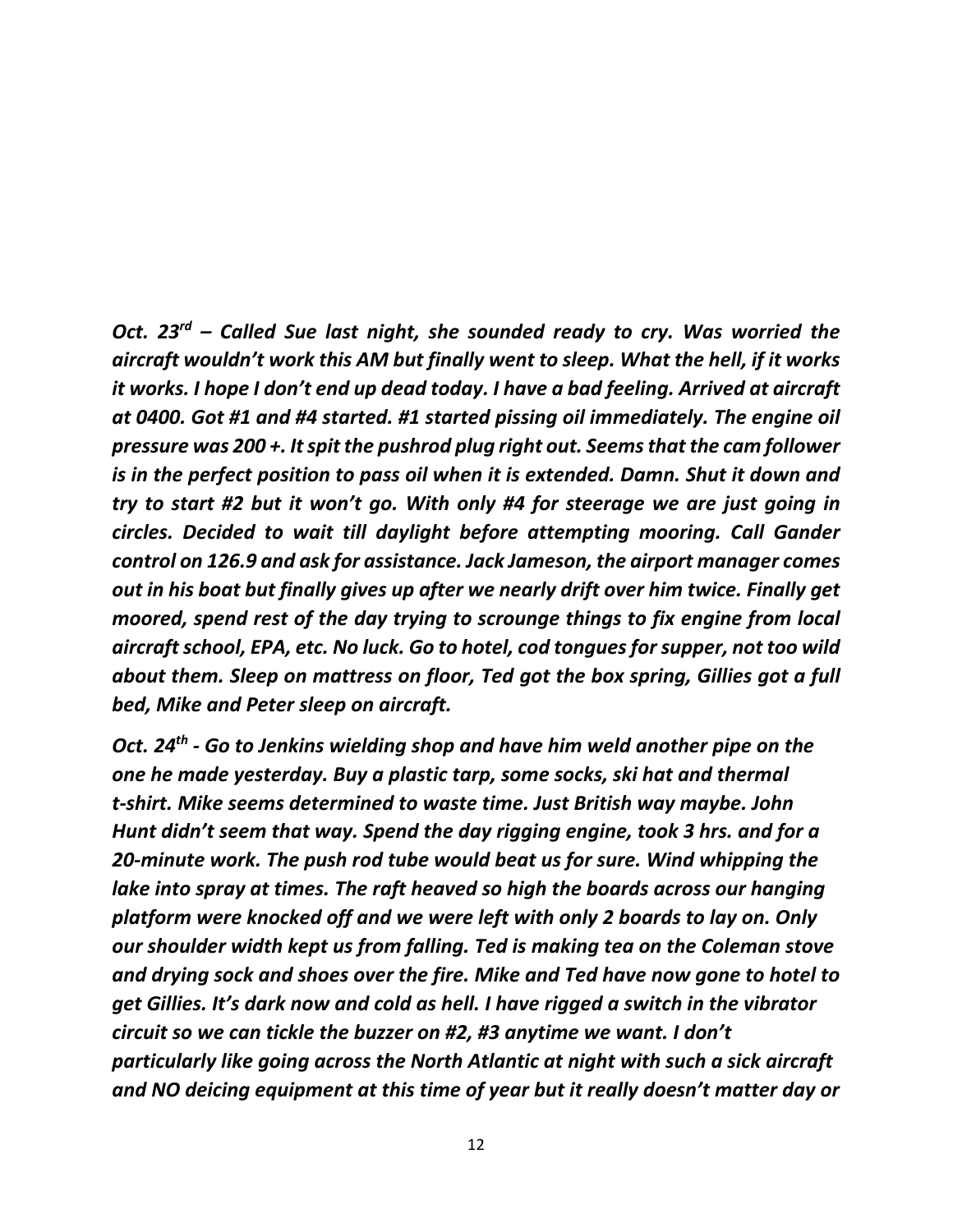*night we won't survive if we go down anyway. Everyone's life depends on the quality of my work. Lots of things in my mind now but I don't want to write them, I'll just feel foolish later. Sitting in cockpit rest chair now, APU running, charging batteries, blanket over me, wearing a t‐shirt, thermal shirt, warm‐up jacket, nylon jacket and coveralls and still cold. Waiting for Gillies now. This will be our last chance. Capt. arrives and we prepare for takeoff. Guess what, we can't start even one engine. Not one. Go to #1 and change plugs. Beautiful moonlit night but stone cold. Still no good. Rig up 36 volts start, still no good. Try a couple more hours, give up. Row to shore, go to town, get room in Airport Hotel at 0200, last room. Go to sleep with no shower or brush teeth. We are filthy, haven't bathed in 3 or 4 days too afraid of getting pneumonia* 



*.* 

*Oct. 25th – Up at 0730, get breakfast, go to aircraft. Changed front plugs in #2 and cleaned mag block. Soon a BT400 heater arrives like the ones I worked on in Air Force. Float it out on raft and put heater duct in ring cowl and closeup with canvas. Within 3 hours we have all engines running good. Tied tail to shore so I gave them a good blast. Capt. Gillies arrived and we cranked up at 1708 hrs. local. Don't you know that #2 tried not to start. Our jury rig with #1 seems okay. During takeoff, it performed well. Shortly after liftoff contacted Gander tower and filed*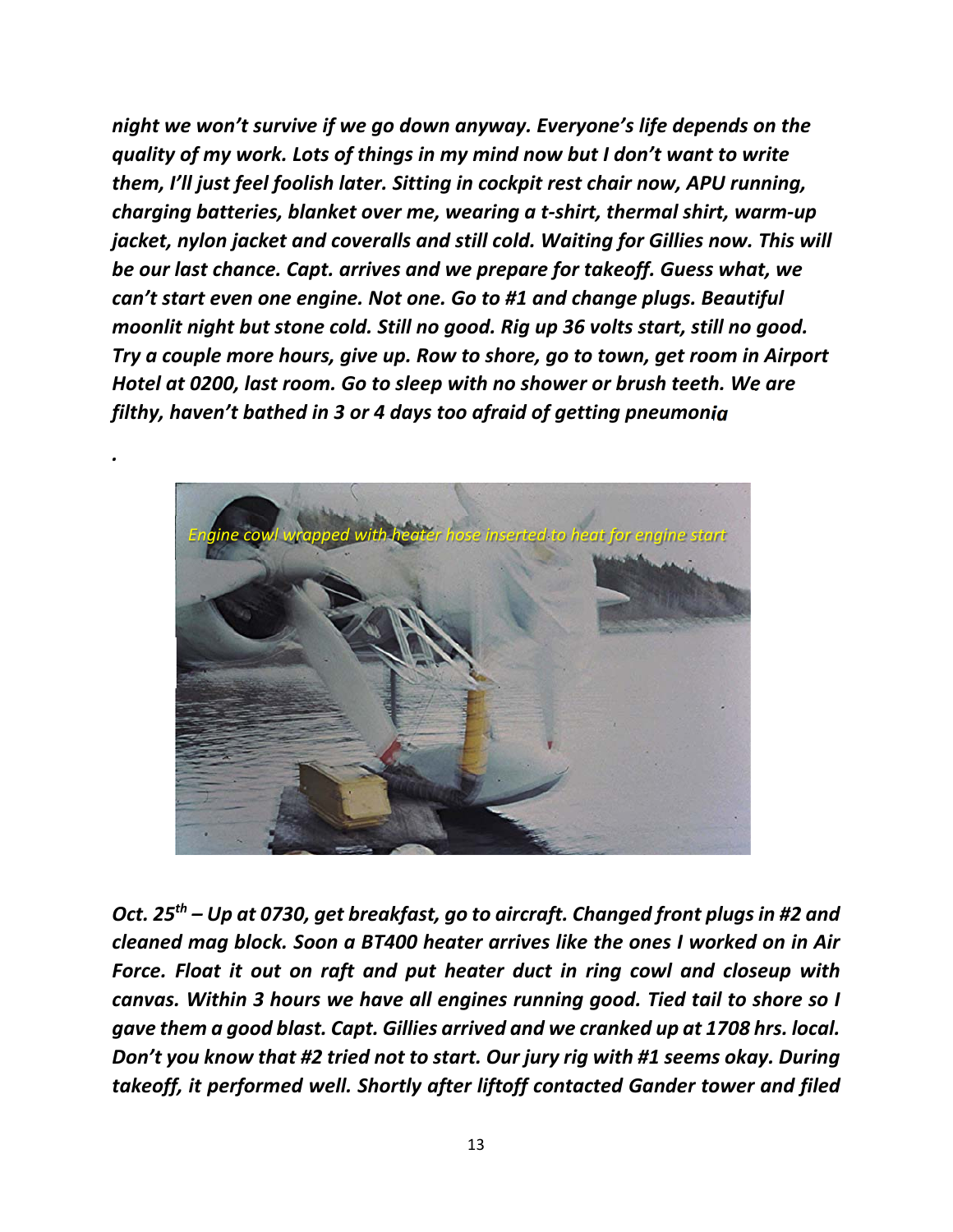*VFR for Shannon. Approaching lands' end we all felt like we were going over the edge of the world because if the aircraft doesn't work we will probably never live to tell it. Ran into bad weather and almost turned back but now we are okay. 5000 ft. beautiful moon, clear sky, ‐5 in cockpit, ½ hour to pucker point (point of no return). We all look like Eskimos with blankets on our heads and feet. Spot Irish coast at 0600. A welcome sight that was. Shannon radio calls looking for us because our flight time was up. Gave us vectors to Killaloe. Was good thing we got there. I was cold, almost to the limits of my endurance. Landed Killaloe 0803 rainy, cold. We all shake hands, Ted breaks out the champagne, I never thought we could do it. Go to dock with Kevin O'Farrell, have several Irish coffees, take customs men out to aircraft. Stayed 3 hrs. while aircraft was maneuvering to mooring. Just finished supper. Real nice. Garlic and butter baked mushrooms, cream veg. soup, Weiner schnitzel. Bathed for the first time in 3 days, felt great. Lakeside Inn the same. Fireplace in foyer, old time wallpaper, hand laid hardwood stair rails, gigantic big dog in lounge. Crash 2340 (37 hrs. awake)* 

*Oct. 26th – Up at 1000 hrs., breakfast with gang, few drinks in pub. Take Ted and Peter to train station in Limerick. Was sad to see them go but was afraid if I went with them I wouldn't get out of London very easily. On my way back stopped at Pike's Post Pub with taxi driver and had a pint of Smithwick's and watched T.V. Funny Program about American football. Back to hotel and down to Kevin's for dinner. Missed a call from Mrs. Blair and Bronwyyn (Fitzsimons). Decided to leave in A.M. Gillies says he will mail a check for \$950. I'll have to trust him, I haven't got a choice.* 

*Oct. 27th – Got a ride with Kevin to Shannon. Caught Aer Lingus to New York. Met Sean Cousins at ticket counter. He was on one of the crossings a few years ago. Remember him heckling a girl singer (Irish) at the American Cultural Center in Gander. Mrs. Blair was in first class. After take‐off, she got the stew to let me up in first class. Talked with her in upstairs lounge with a cool bourbon and H2O and thought I was hot shit. Captain comes by invites us into the cockpit. What a gas. The instrumentation was a bit foreign to me but the job looked dirt simple. The engineer was younger than I am and the F/O was about the same age. Both with beards. Arrive N.Y. Go through customs in quick time with Mrs. Blair, get a big hug and kiss and go on my way. Pan Am to Miami. What a shit shower that was. They haven't got it all together yet since the merger.*